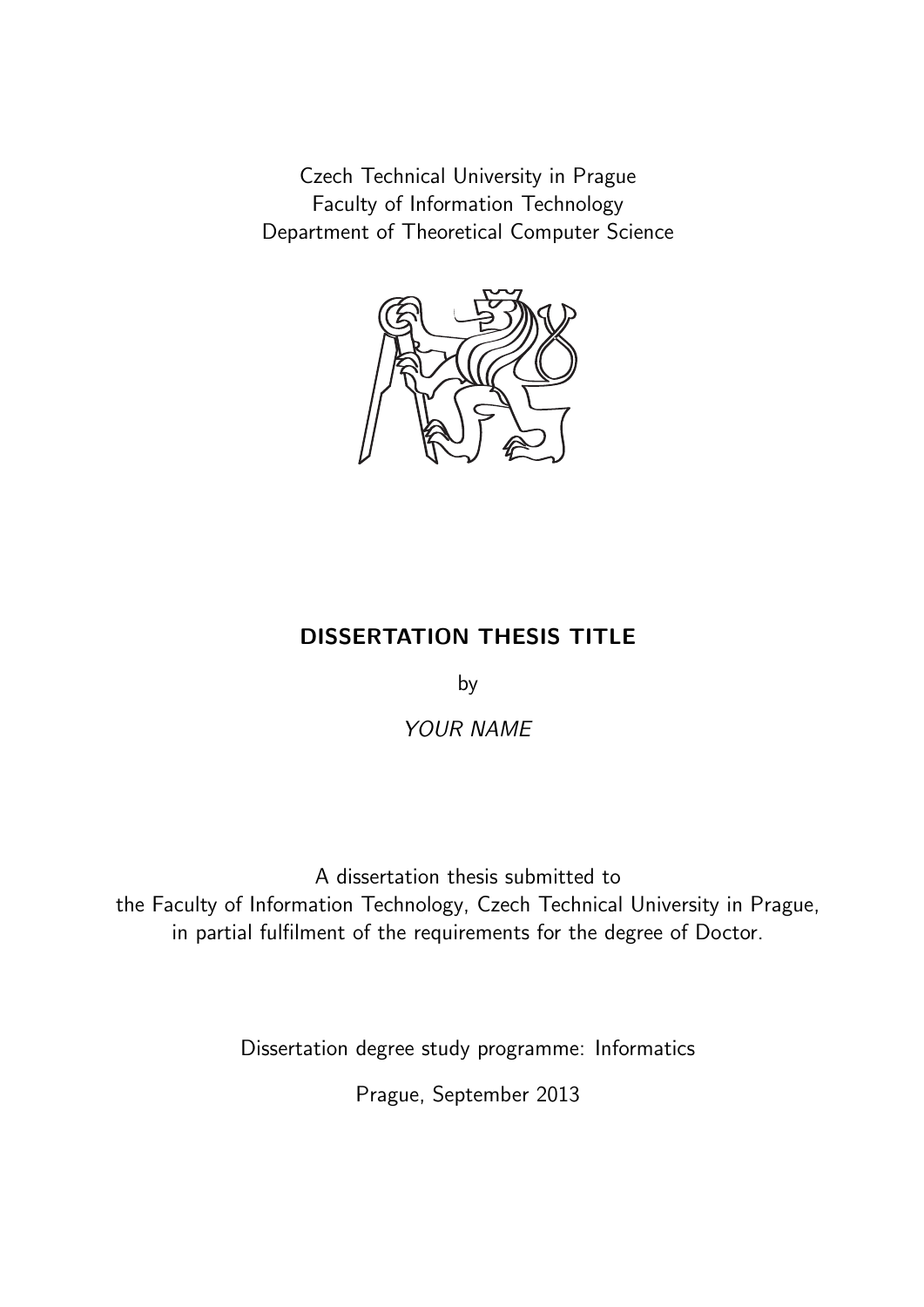### Supervisor:

prof. PETER SUPERVISOR, Ph.D. Department of Theoretical Computer Science Faculty of Information Technology Czech Technical University in Prague Thákurova 9 160 00 Prague 6 Czech Republic

Copyright  $\odot$  2013 YOUR NAME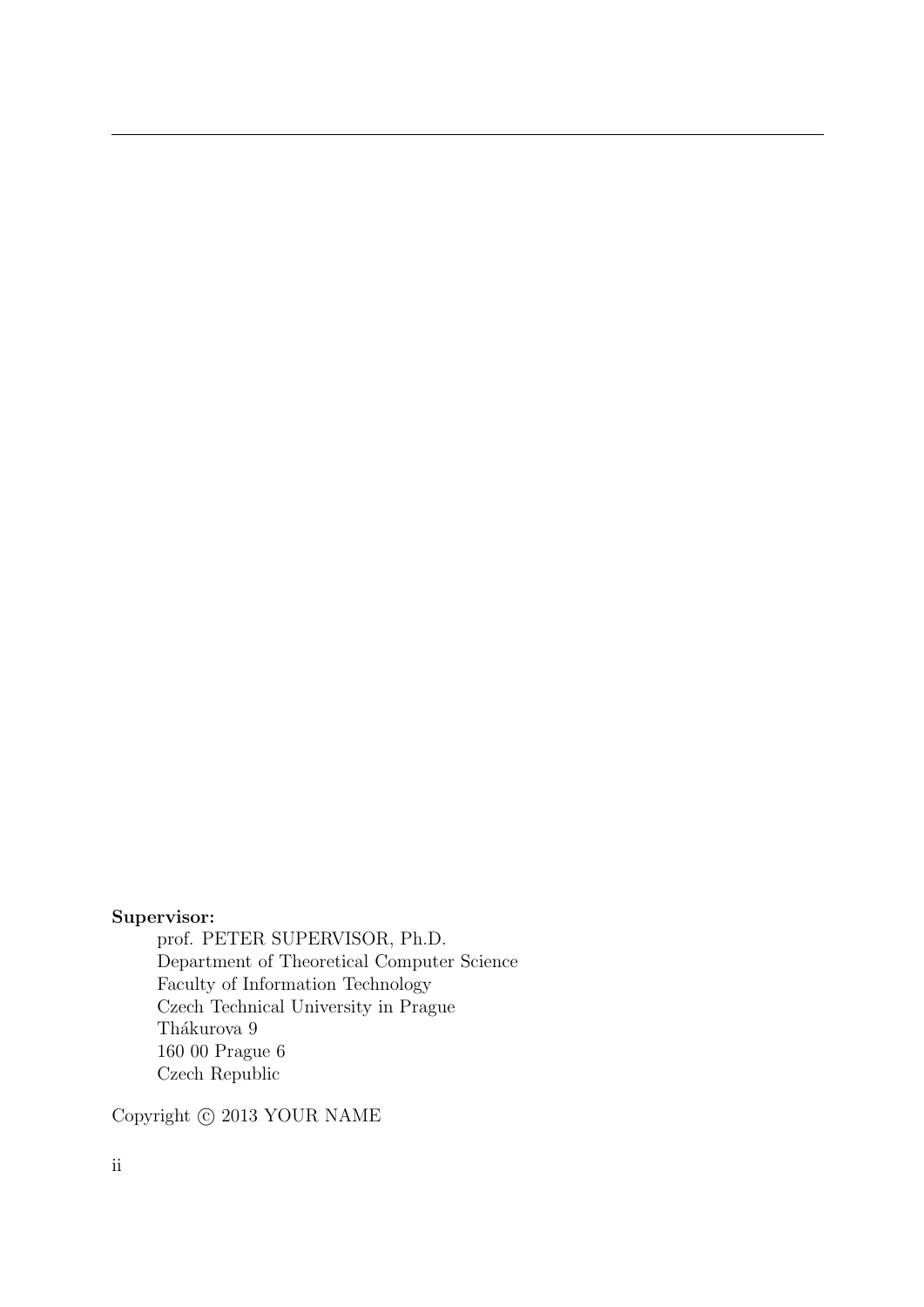## Abstract and contributions

This dissertation thesis deals with  $\ldots$ 

In particular, the main contributions of the dissertation thesis are as follows:

- 1. Design of a methodology of a . . .
- $2. \ldots$
- 3. . . .

### Keywords:

keyword1, keyword2, keyword3, keyword4, keyword5.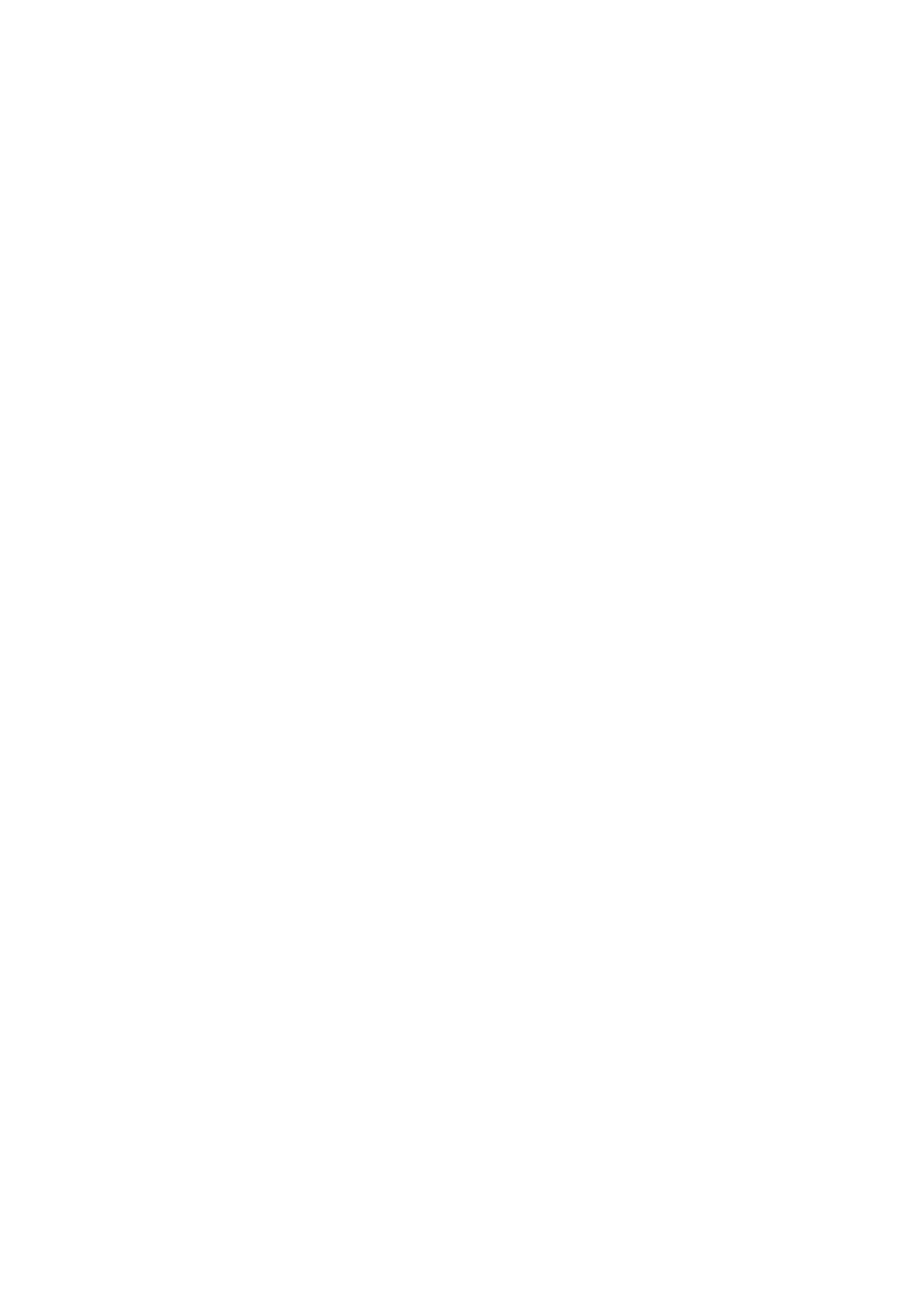## Acknowledgements

First of all, I would like to express my gratitude to my dissertation thesis supervisor, Dr. Róbert Lórencz. He has been a constant source of encouragement and insight during my research and helped me with numerous problems and professional advancements.

I would like to thank to Dr. . . . , and Prof. . . . for giving me . . .

Special thanks go to the staff of the Department of Theoretical Computer Science, who maintained a pleasant and flexible environment for my research. I would like to express special thanks to the department management for providing most of the funding for my research. My research has also been partially supported by the Ministry of Education, Youth, and Sport of the Czech Republic under research program MSM 6840770014, by the Czech Science Foundation as project No. 201/06/1039, by the Grant Agency of the Czech Technical University in Prague, grant No. SGS . . . , and by the . . . I would like to express thanks to my colleagues from  $\dots$  group, namely Mr.  $\dots$ , Ms.  $\dots$ , Dr.  $\dots$ , and others, for their valuable comments and proofreading.

Finally, my greatest thanks go to my family members, for their infinite patience and care . . .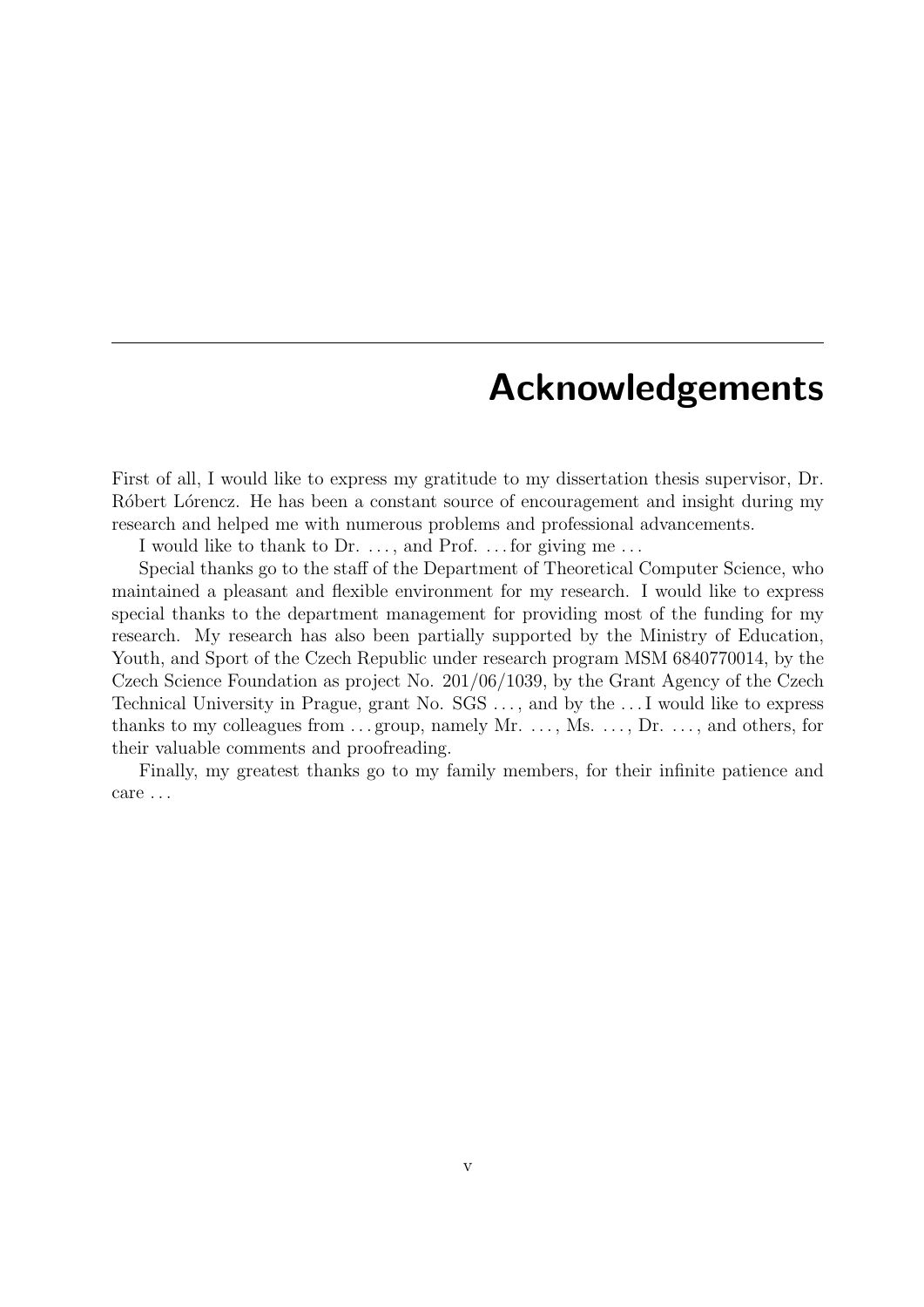Dedication

 $\ldots$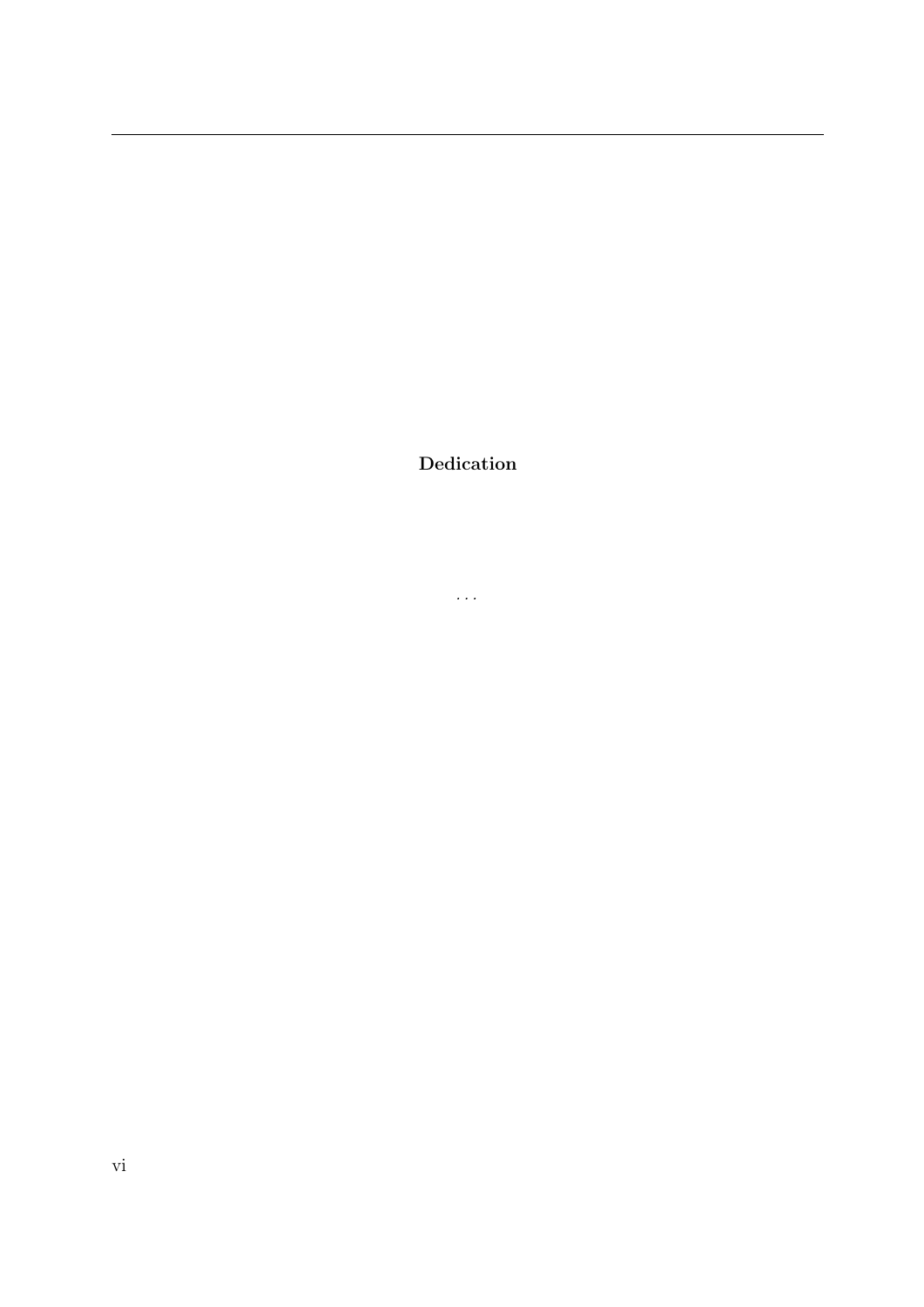# **Contents**

|                 | Abbreviations                                              | xiii           |
|-----------------|------------------------------------------------------------|----------------|
| $\mathbf{1}$    | Introduction                                               | 1              |
|                 | 1.1                                                        | $\mathbf{1}$   |
|                 | 1.2                                                        | $\mathbf{1}$   |
|                 | 1.3                                                        | $\mathbf{1}$   |
|                 | 1.4                                                        | $\mathbf{1}$   |
|                 | 1.5                                                        | $\mathbf{1}$   |
| $\bf{2}$        | Background and State-of-the-Art                            | 3              |
|                 | 2.1                                                        | 3              |
|                 | 2.2                                                        | 3              |
| 3               | Overview of Our Approach                                   | $\overline{5}$ |
| 4               | Main Results                                               | $\overline{7}$ |
|                 | 4.1                                                        | $\overline{7}$ |
|                 | 4.2                                                        | $\overline{7}$ |
|                 | 4.3                                                        | $\overline{7}$ |
|                 | 4.4                                                        | $\overline{7}$ |
|                 | 4.5                                                        | $\overline{7}$ |
| $5\overline{)}$ | Conclusions                                                | 9              |
|                 | 5.1<br>Summary                                             | 9              |
|                 | Contributions of the Dissertation Thesis<br>5.2            | 9              |
|                 | 5.3                                                        | 9              |
|                 | <b>Bibliography</b>                                        | 11             |
|                 | Reviewed Publications of the Author Relevant to the Thesis | 13             |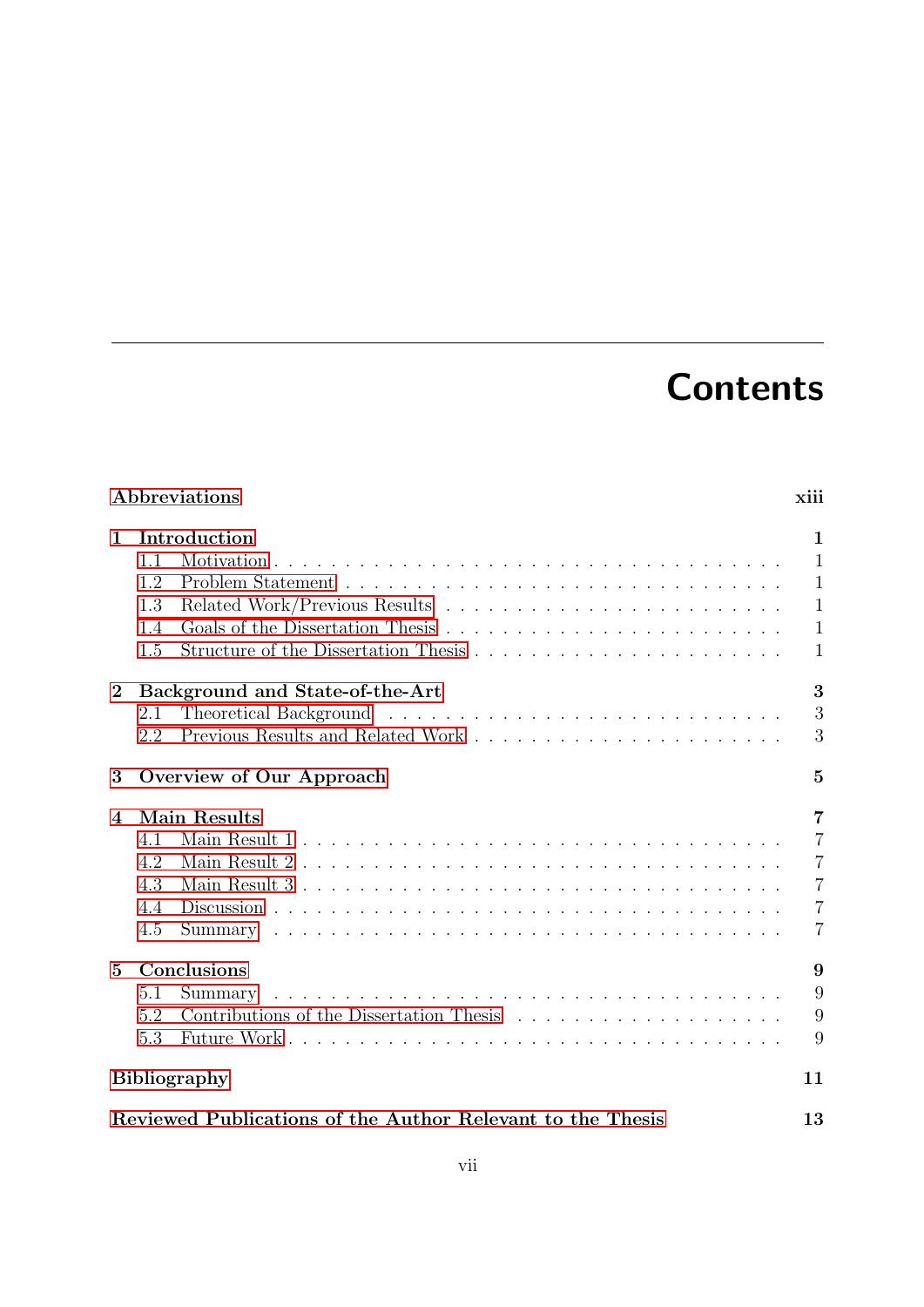| Remaining Publications of the Author Relevant to the Thesis | 15        |
|-------------------------------------------------------------|-----------|
| Remaining Publications of the Author                        | 17        |
| A Some appendix                                             | 19<br>-19 |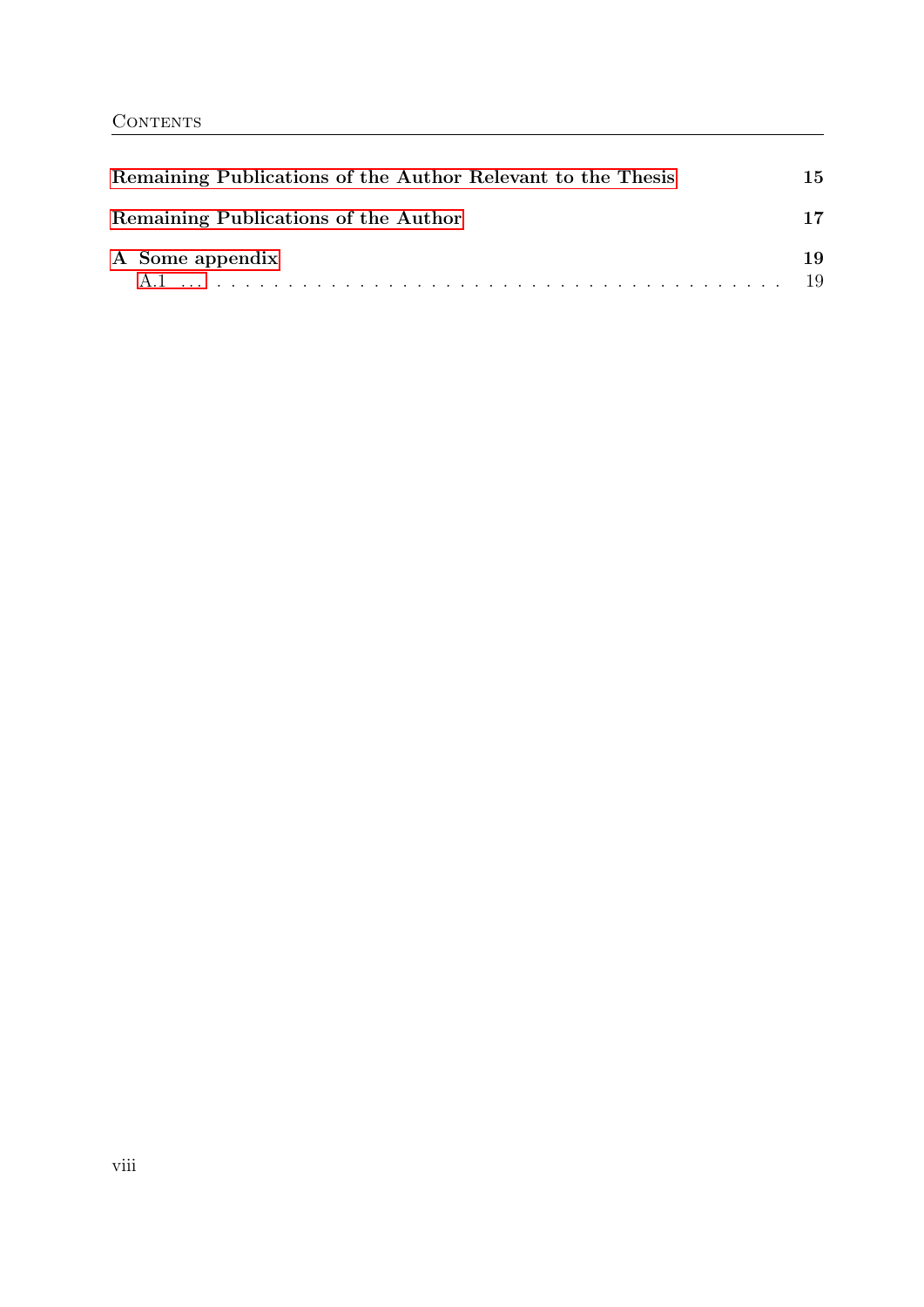# List of Figures

| 3.1 Distribution of the floating point numbers. This figure shows a distribution of  |  |
|--------------------------------------------------------------------------------------|--|
| a sample floating point number set with a precision $t = 3$ , and $e_{min} = -1$ and |  |
|                                                                                      |  |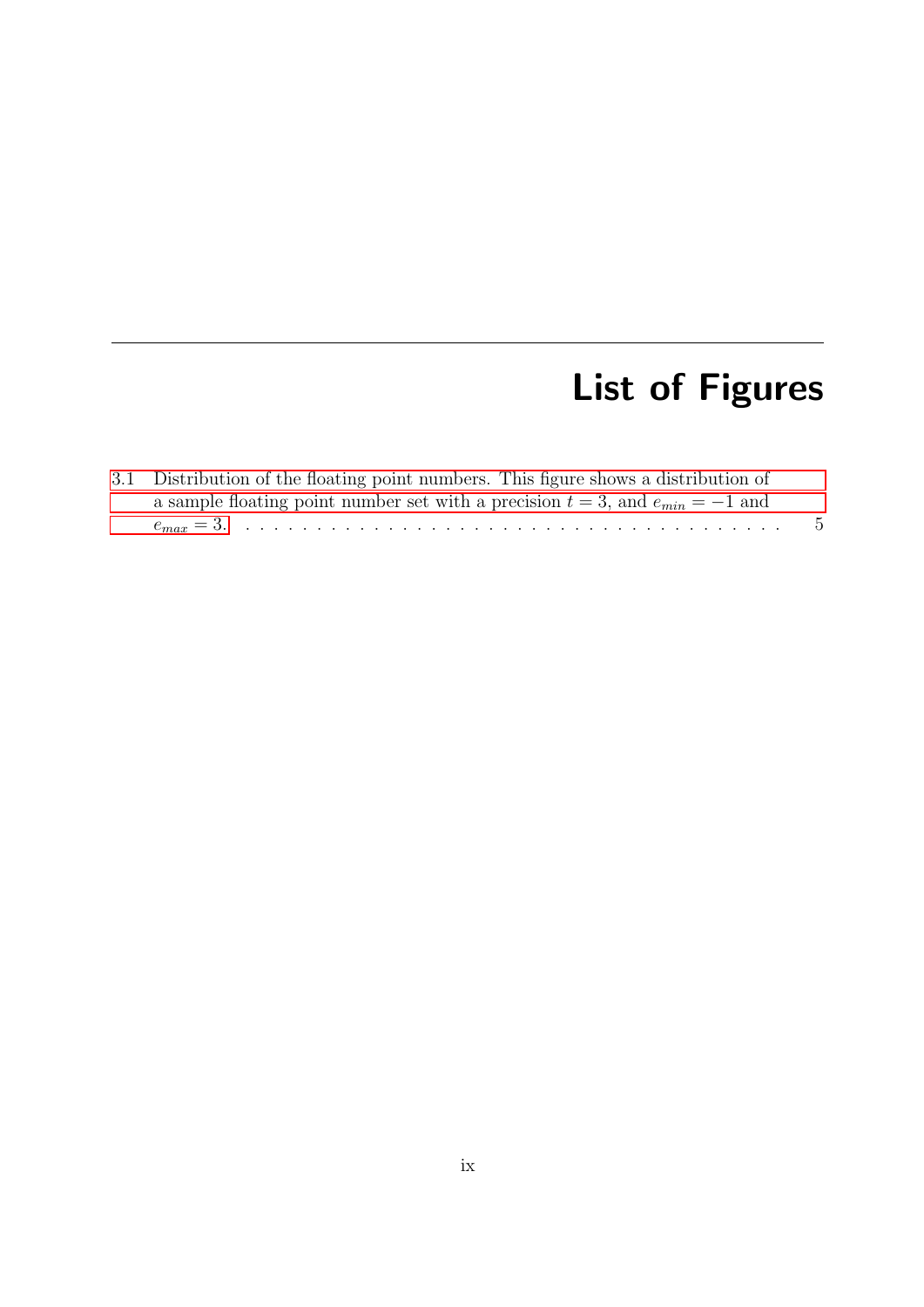## List of Tables

|--|--|--|--|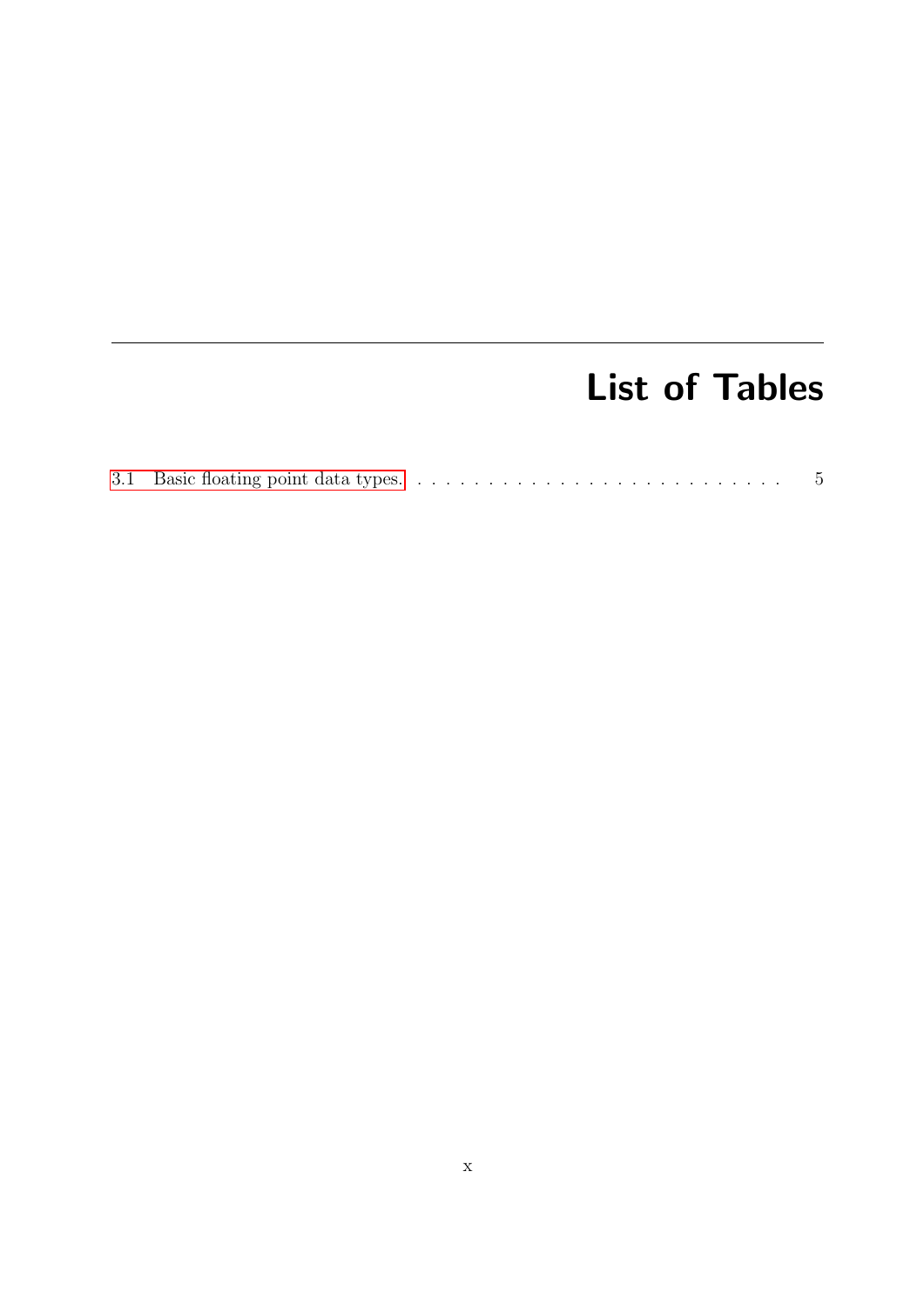List of Algorithms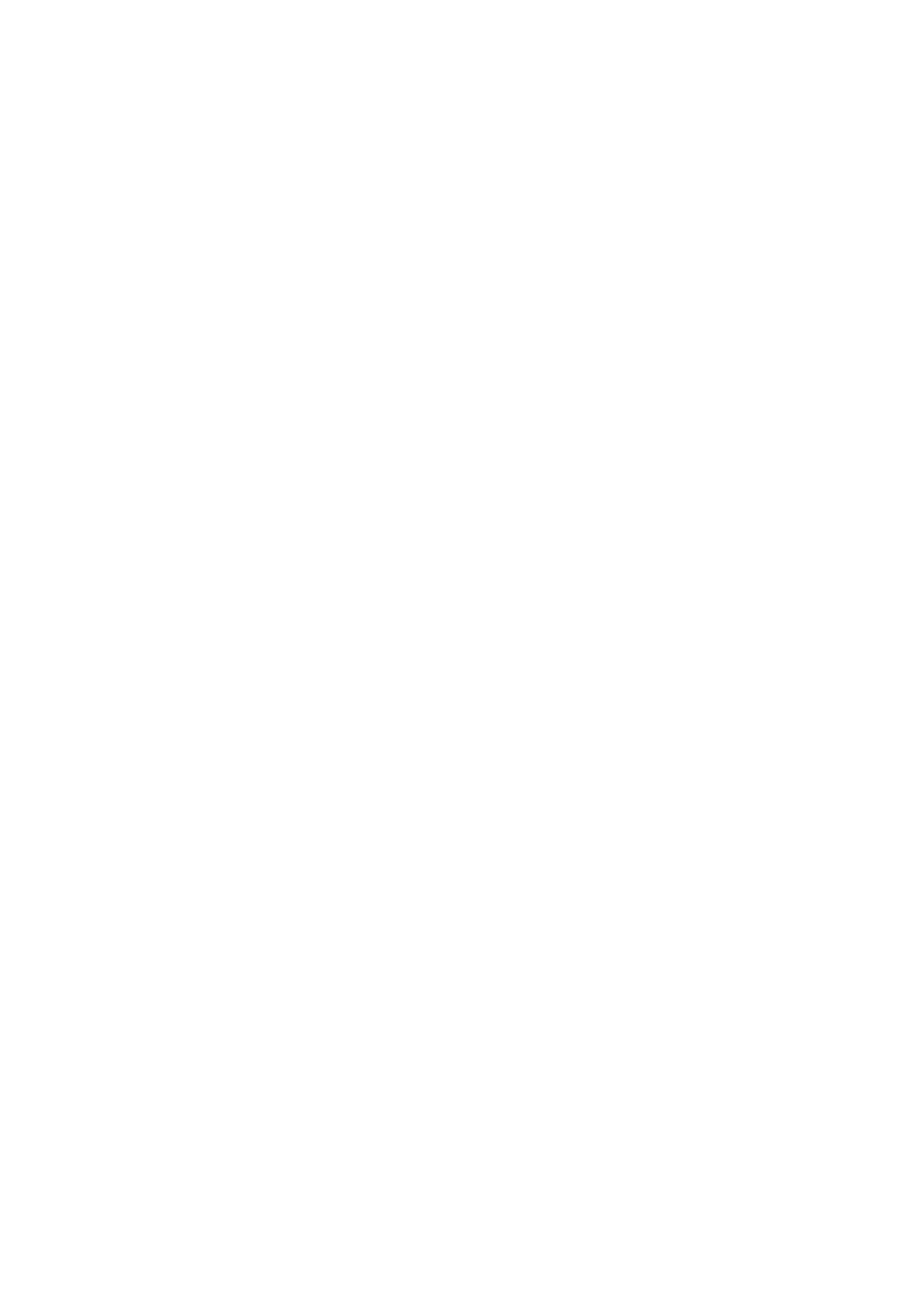## Abbreviations

### <span id="page-12-0"></span>Number Sets

- N Natural numbers set
- N<sub>0</sub> Natural numbers set ∪ $\{0\}$
- Z Integer numbers set
- $\mathbb{Z}_m$  . Least nonzero residue number set with a module of  $m$
- $\mathbb{S}_m$  Symmetric residue number set with a module of m
- Q Rational numbers set
- $\mathbb{F}_t$  Floating point numbers set with a precision of  $t$
- R Real numbers set

### Common Mathematical Functions and Operators

| 10 <sub>2</sub>         | Numbers' radices are designated with a subscript                                                    |
|-------------------------|-----------------------------------------------------------------------------------------------------|
| $\mathbf b$             | Vector <b>b</b>                                                                                     |
| $b_i$                   | the $i^{\text{th}}$ element of vector <b>b</b>                                                      |
| $  \mathbf{b}  $        | Norm of vector <b>b</b>                                                                             |
| $\dim \mathbf{b}$       | Dimension of vector <b>b</b>                                                                        |
| $\mathbf{A}$            | Matrix <b>A</b>                                                                                     |
| $a_{i,j}$               | Element of matrix <b>A</b> at the <i>i</i> <sup>th</sup> row, and the <i>j</i> <sup>th</sup> column |
| $A^{-1}$                | Inverse matrix to matrix $\bf{A}$                                                                   |
| ${\bf A}^T$             | Transposed matrix to matrix A                                                                       |
| A                       | Norm of matrix $\bf{A}$                                                                             |
| $\operatorname{cond} A$ | Condition number of matrix $\bf{A}$                                                                 |
| rank $\bf{A}$           | Rank of matrix $A$ — how many independent rows/columns it has                                       |
| $\max\{a, b\}$          | Maximum of a and b, a when $a \geq b$ , b when $a < b$                                              |
| $\min\{a, b\}$          | Minimum of a and b, a when $a \leq b$ , b when $a > b$                                              |
| O(x)                    | The big $O$ notation                                                                                |
| $\Theta(x)$             | The big $\Theta$ notation                                                                           |
|                         |                                                                                                     |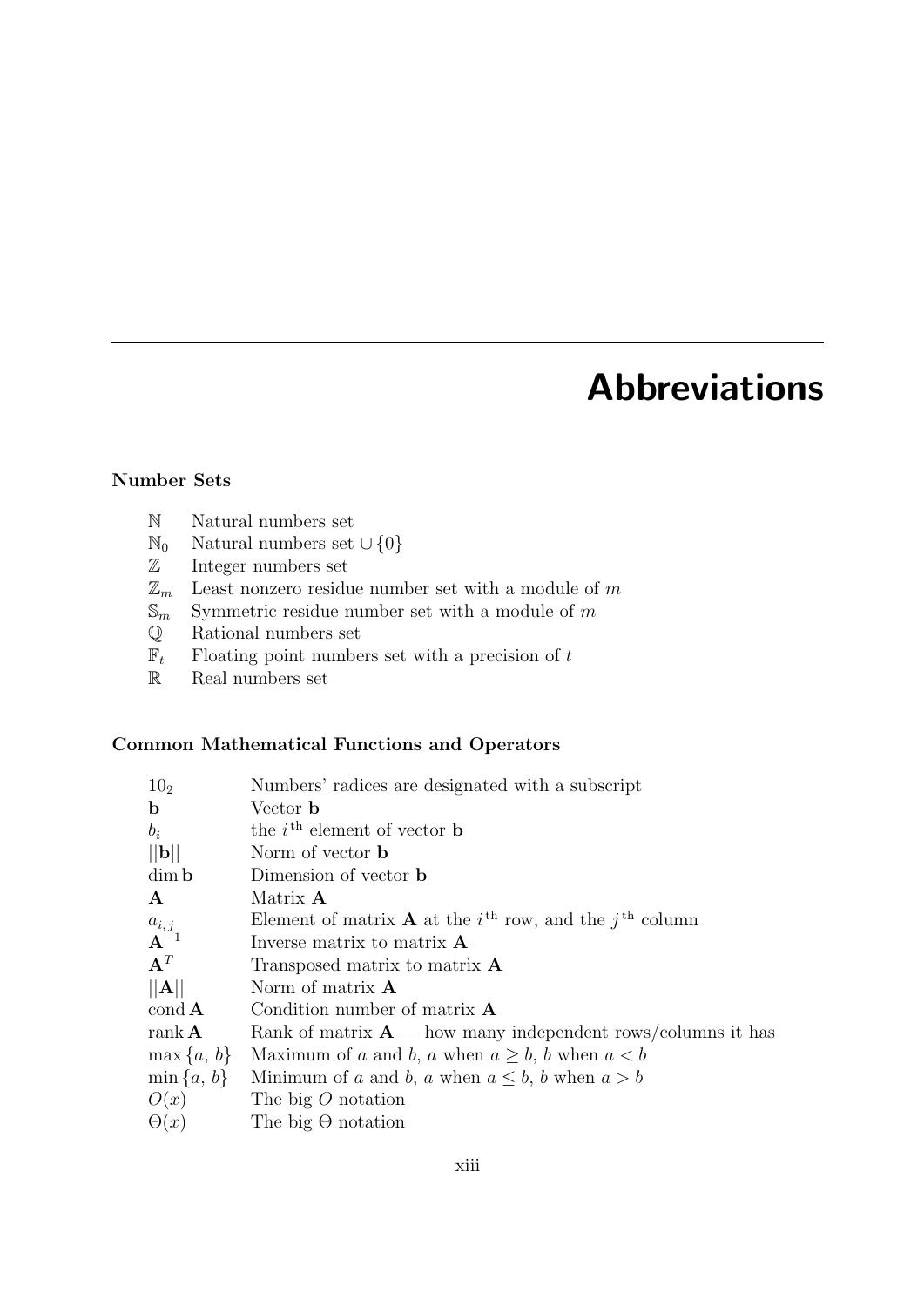### Mathematical Terminology

Q Number of prime number modules M A product of individual modules  $M = \prod$ Q  $i=1$  $m_i$ . . . . . . . . . . . . . . . . . . . . . . . .

### Miscellaneous Abbreviations

FPU Floating Point Unit

. . . . . . . . . . . . . . . . . . . . . . . .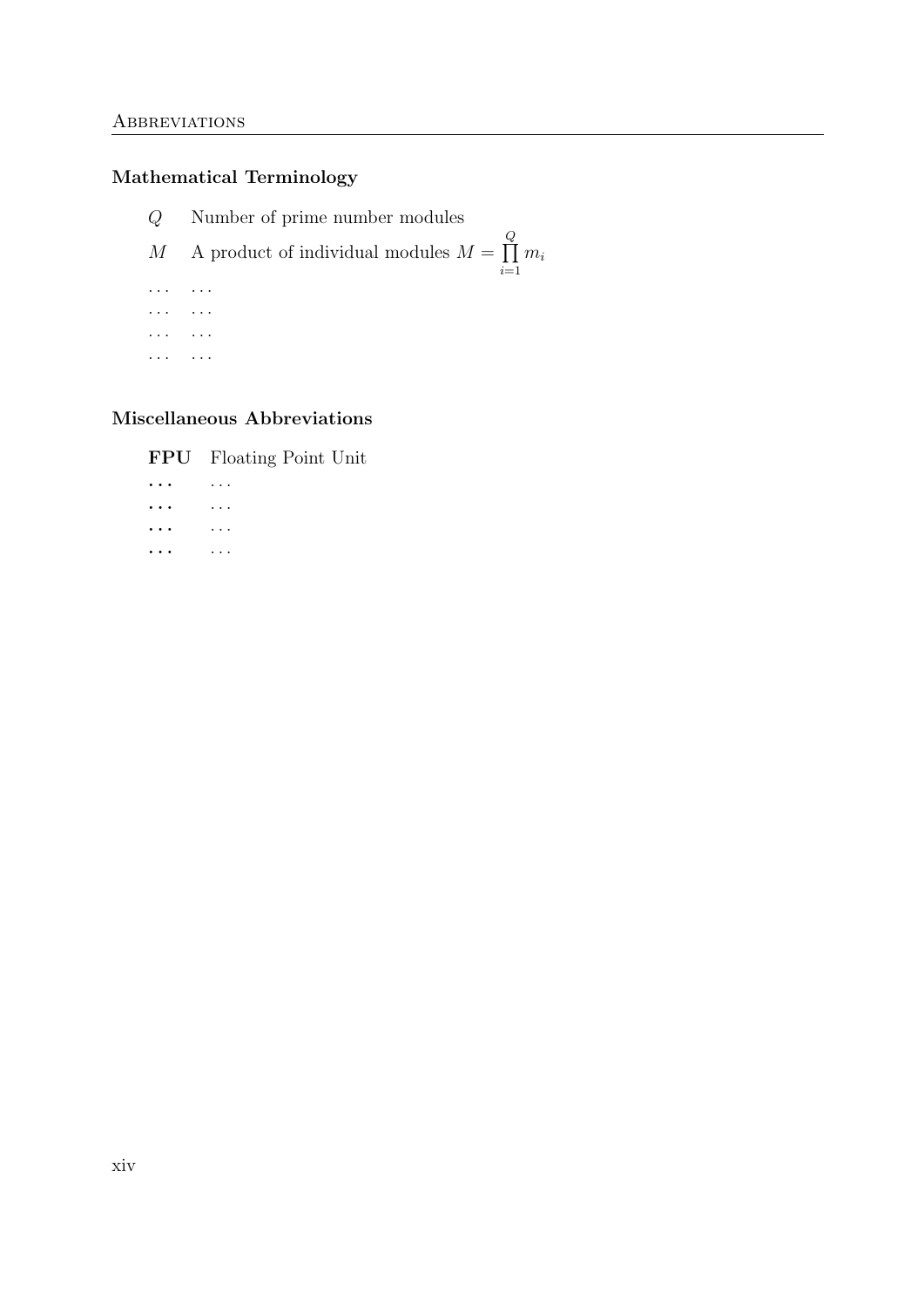CHAPTER

## Introduction

<span id="page-14-0"></span>In this chapter, we...

## <span id="page-14-1"></span>1.1 Motivation

 $\ldots$  [\[1\]](#page-28-1)  $\ldots$ 

### <span id="page-14-2"></span>1.2 Problem Statement

Brief description of the topic of the dissertation thesis. A complete explanation of the topic shall be described within chapter [2](#page-16-0) at page [3.](#page-16-0)

## <span id="page-14-3"></span>1.3 Related Work/Previous Results

### <span id="page-14-4"></span>1.4 Goals of the Dissertation Thesis

- 1. . . .
- $2. \ldots$
- 3. . . .

### <span id="page-14-5"></span>1.5 Structure of the Dissertation Thesis

The thesis is organized into . . . chapters as follows:

1. Introduction: Describes the motivation behind our efforts together with our goals. There is also a list of contributions of this dissertation thesis.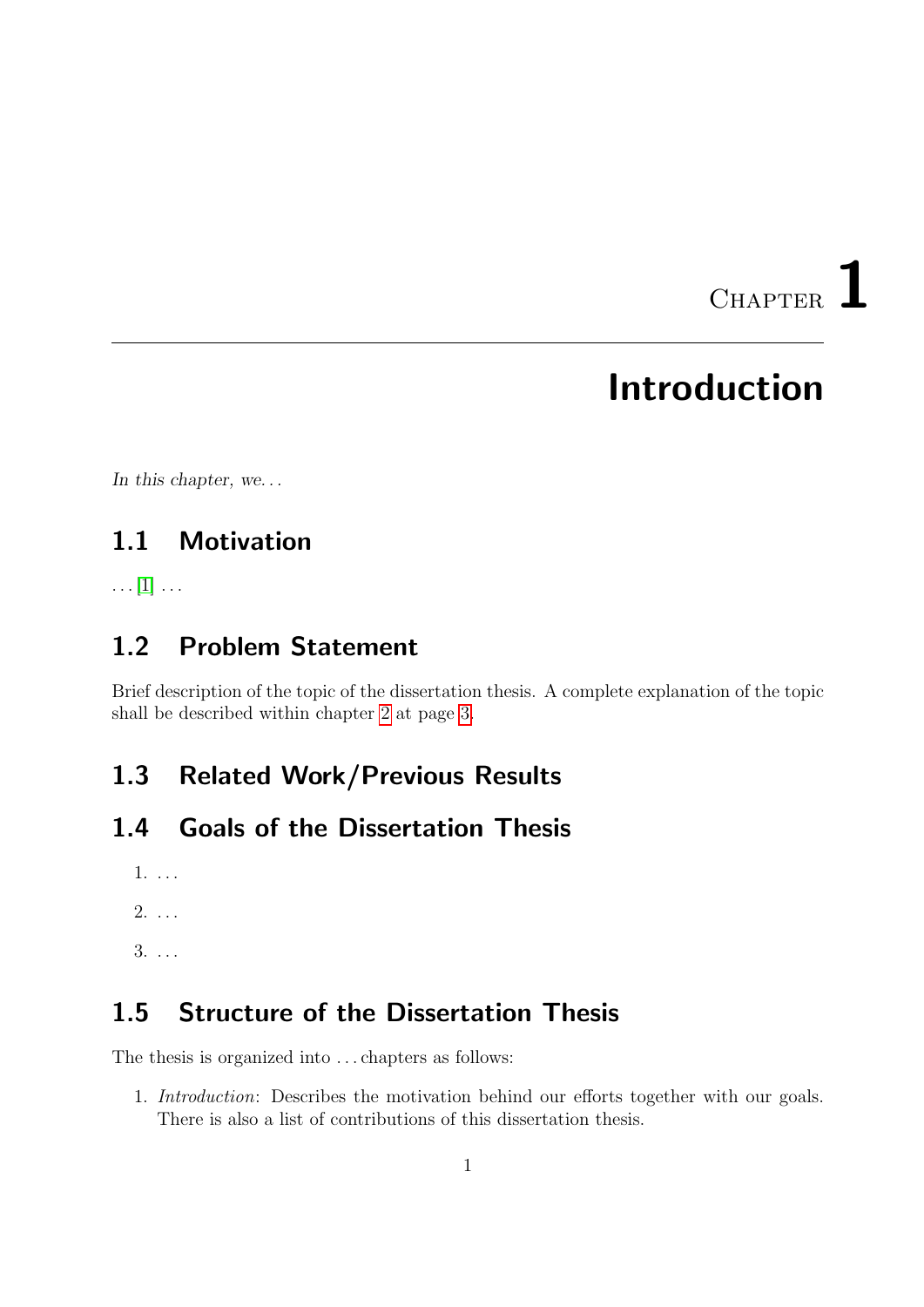#### 1. INTRODUCTION

- 2. Background and State-of-the-Art: Introduces the reader to the necessary theoretical background and surveys the current state-of-the-art.
- 3. Overview of Our Approach: . . .
- 4. Main Results: . . .
- 5. Conclusions: Summarizes the results of our research, suggests possible topics for further research, and concludes the thesis.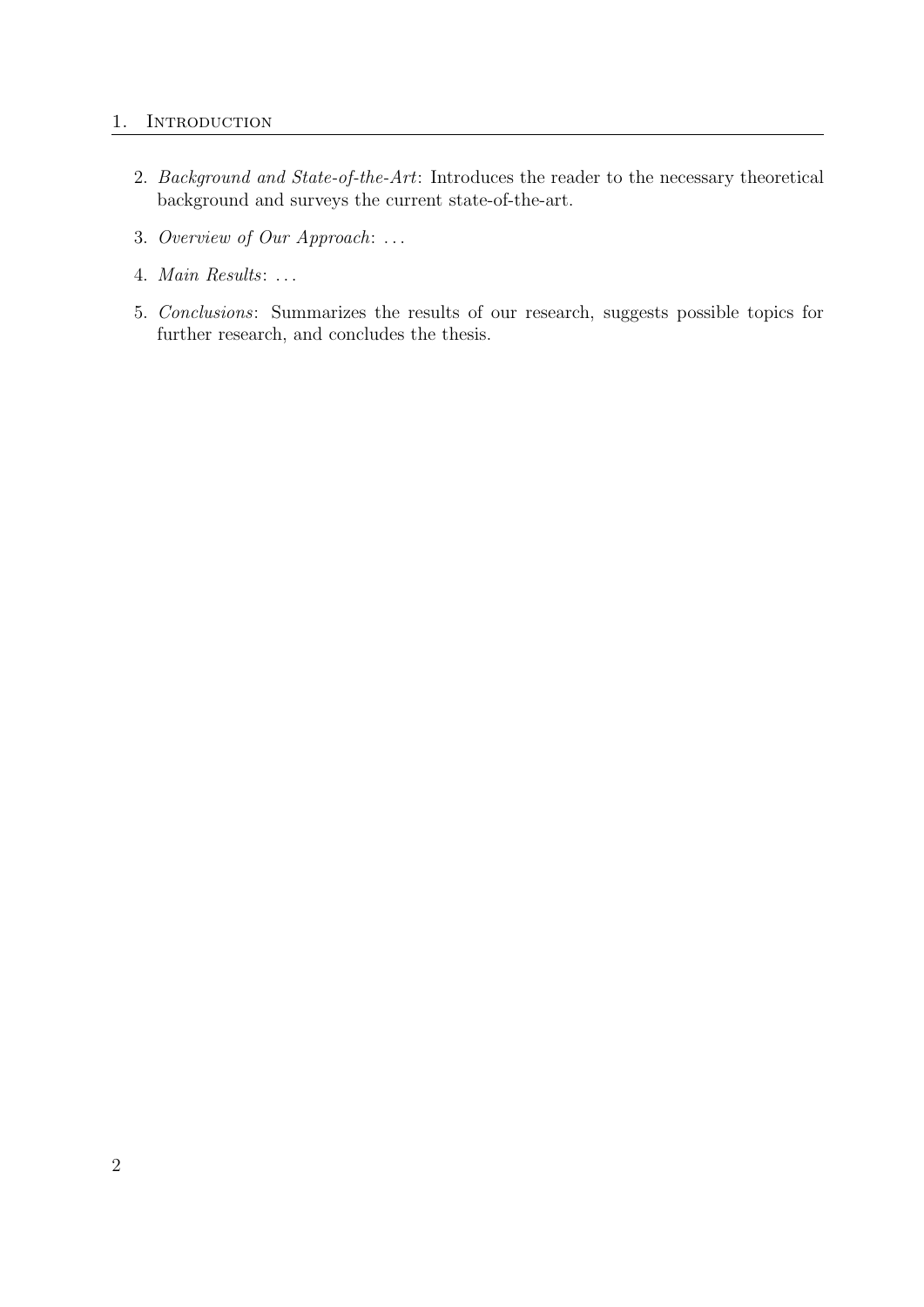# CHAPTER 2

## <span id="page-16-0"></span>Background and State-of-the-Art

. . .

- <span id="page-16-1"></span>2.1 Theoretical Background
- <span id="page-16-2"></span>2.2 Previous Results and Related Work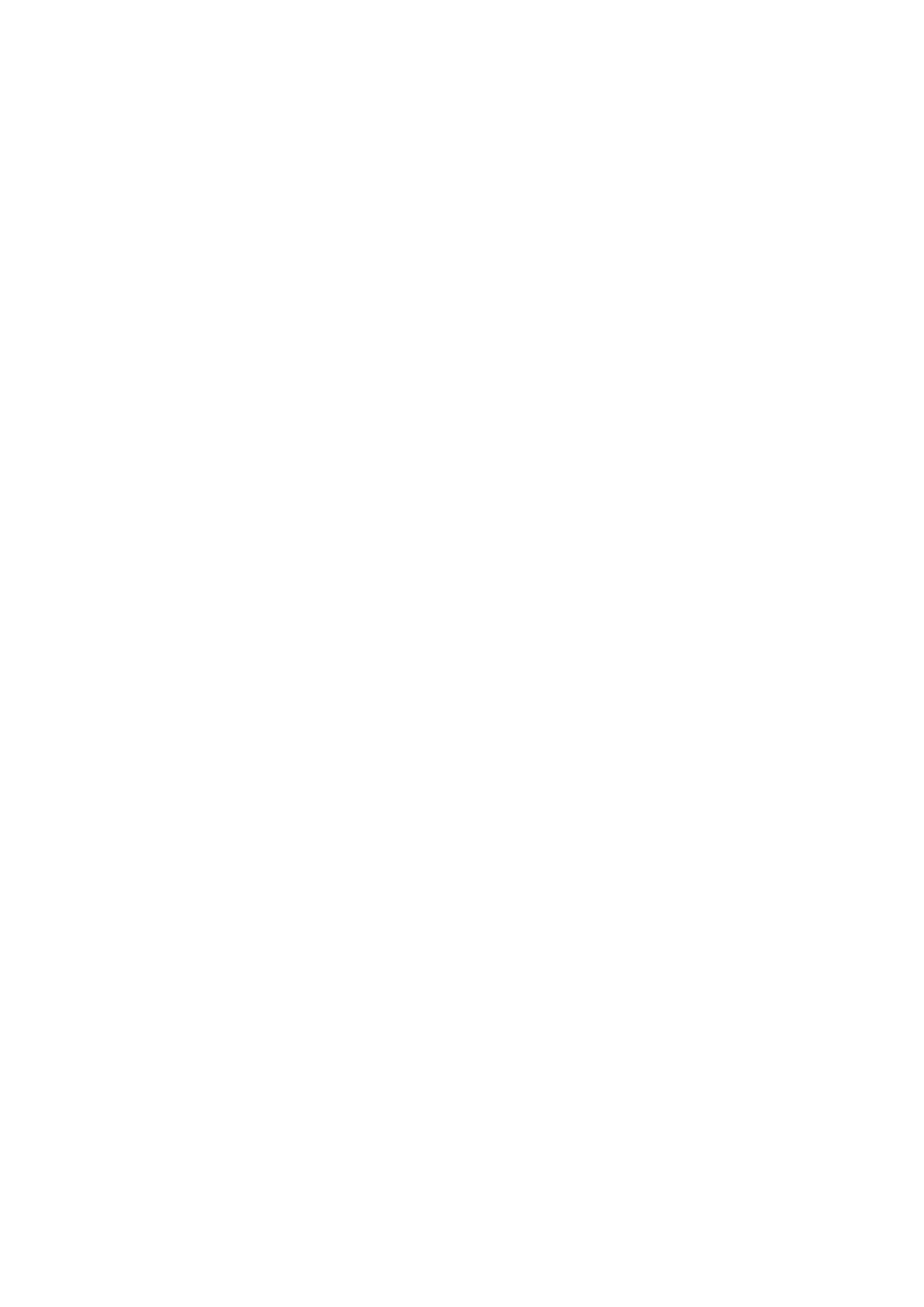# CHAPTER 3

## Overview of Our Approach

<span id="page-18-0"></span>The sample Fig. [3.1](#page-18-1) shows ...

|  |  |  |  | $0$ $0.55$ $0.75$ $0.75$ $1.15$ $2.5$ $1.15$ $3.5$ $3.5$ $3.5$ $3.5$ $3.5$ $3.5$ $3.5$ $3.5$ $3.5$ $3.5$ $3.5$ $3.5$ $3.5$ $3.5$ $3.5$ $3.5$ $3.5$ $3.5$ $3.5$ $3.5$ $3.5$ $3.5$ $3.5$ $3.5$ $3.5$ $3.5$ $3.5$ $3.5$ $3.5$ $3$ |  | $\sim$ $\sim$ |  |
|--|--|--|--|--------------------------------------------------------------------------------------------------------------------------------------------------------------------------------------------------------------------------------|--|---------------|--|
|  |  |  |  |                                                                                                                                                                                                                                |  |               |  |
|  |  |  |  |                                                                                                                                                                                                                                |  |               |  |

<span id="page-18-1"></span>Figure 3.1: Distribution of the floating point numbers. This figure shows a distribution of a sample floating point number set with a precision  $t = 3$ , and  $e_{min} = -1$  and  $e_{max} = 3$ .

There are two basic floating point data types , as defined by the IEEE 754-2008 [\[1\]](#page-24-1) standard, are shown in Tab. [3.1.](#page-18-2)

<span id="page-18-2"></span>

|                  | Sign [b] | Exponent [b]   Mantissa [b]    Prec. [dig]    Total [b] |  |  |
|------------------|----------|---------------------------------------------------------|--|--|
| $\,$ binary $32$ |          |                                                         |  |  |
| $\binom{1}{1}$   |          |                                                         |  |  |

Table 3.1: Basic floating point data types.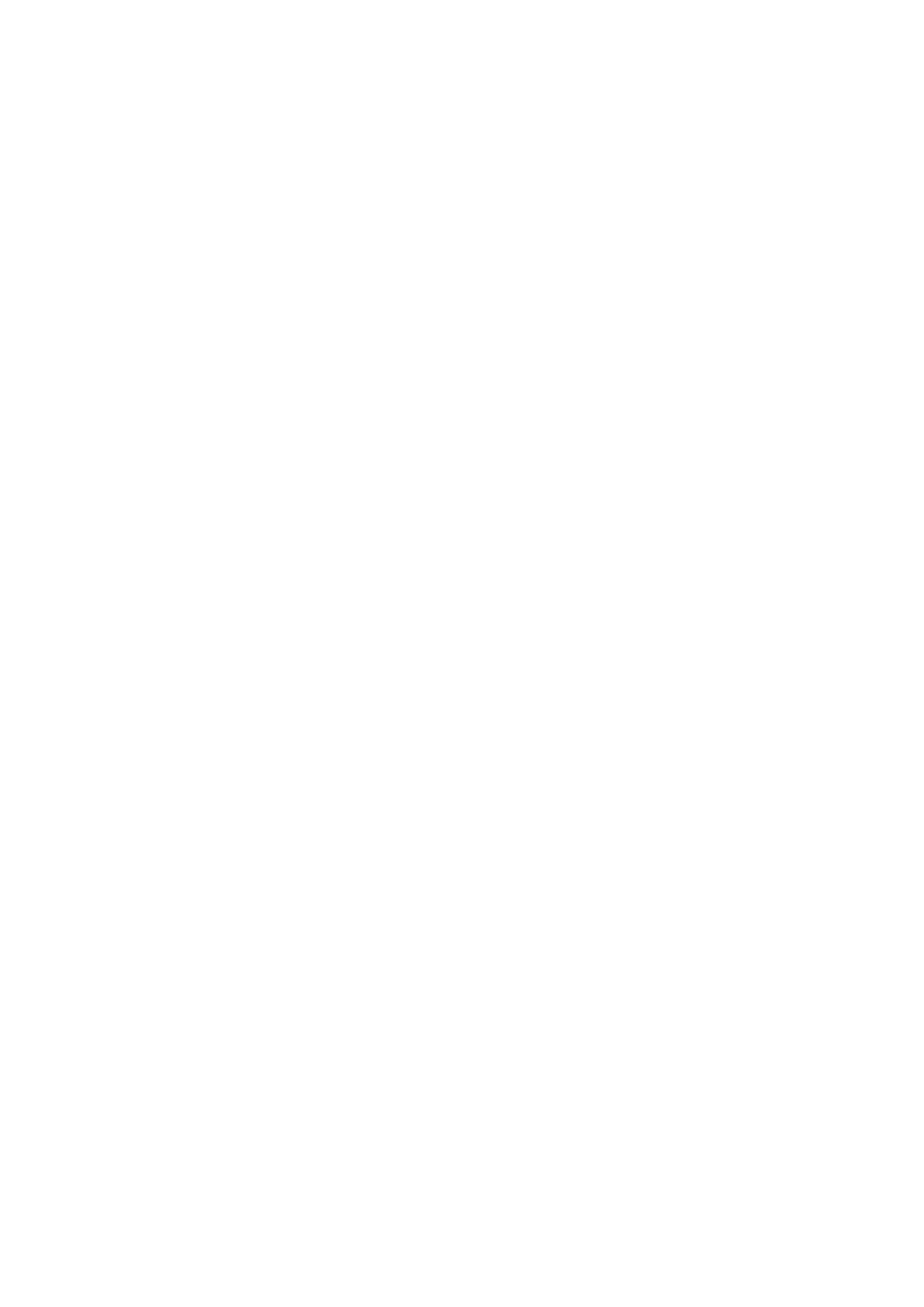

## Main Results

- <span id="page-20-1"></span><span id="page-20-0"></span>4.1 Main Result 1
- <span id="page-20-2"></span>4.2 Main Result 2

## <span id="page-20-3"></span>4.3 Main Result 3

Theorem 4.3.1. Some theorem...

Proof. Its proof...

Corollary 4.3.2. The corollary is...

### <span id="page-20-4"></span>4.4 Discussion

### <span id="page-20-5"></span>4.5 Summary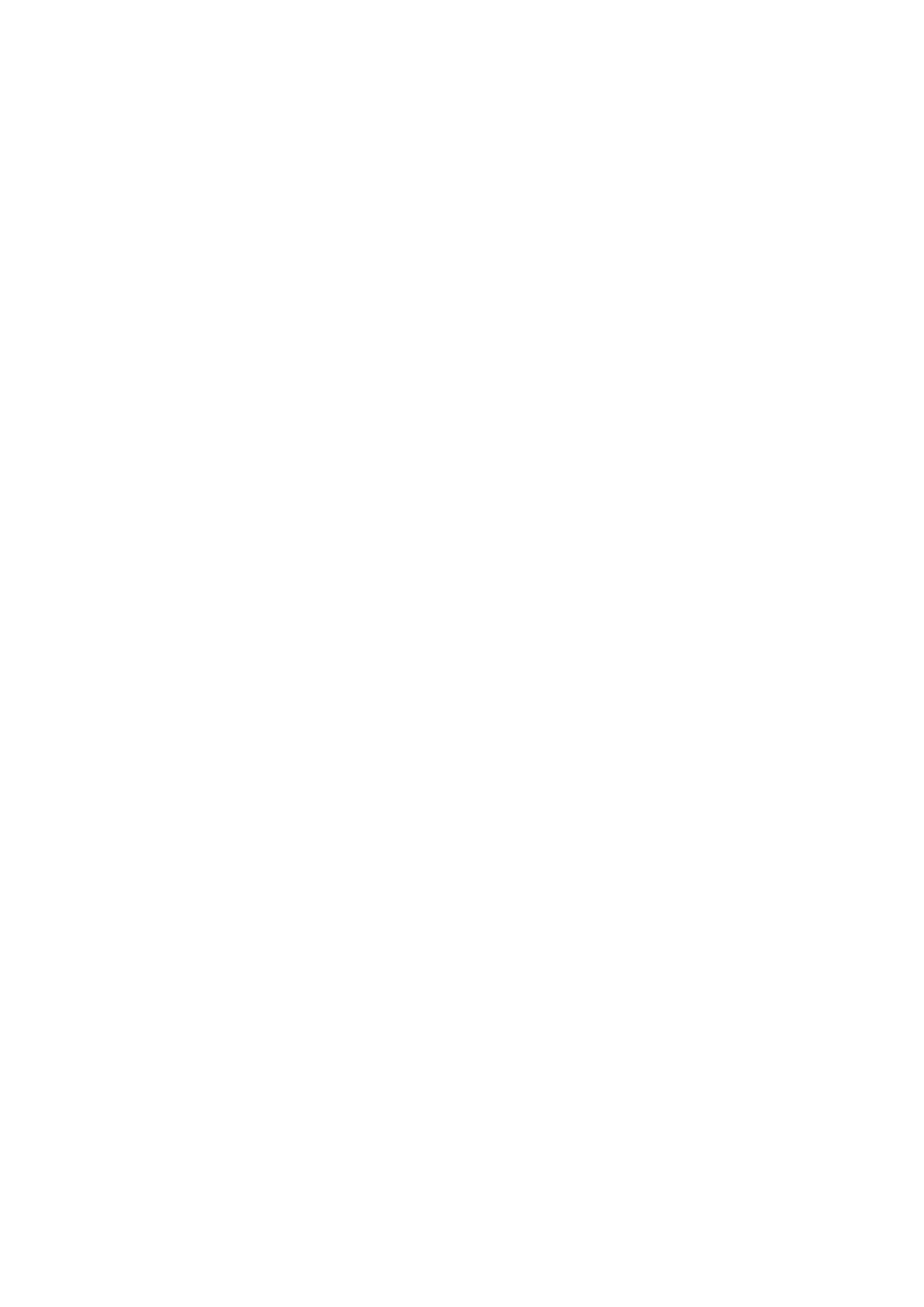CHAPTER 5

## **Conclusions**

## <span id="page-22-1"></span><span id="page-22-0"></span>5.1 Summary

## <span id="page-22-2"></span>5.2 Contributions of the Dissertation Thesis

## <span id="page-22-3"></span>5.3 Future Work

The author of the dissertation thesis suggests to explore the following:

- It would be interesting to . . .
- Consider . . .
- The implementation of our methodology could be further improved . . .
- Apply the . . .

 $\circ \dots$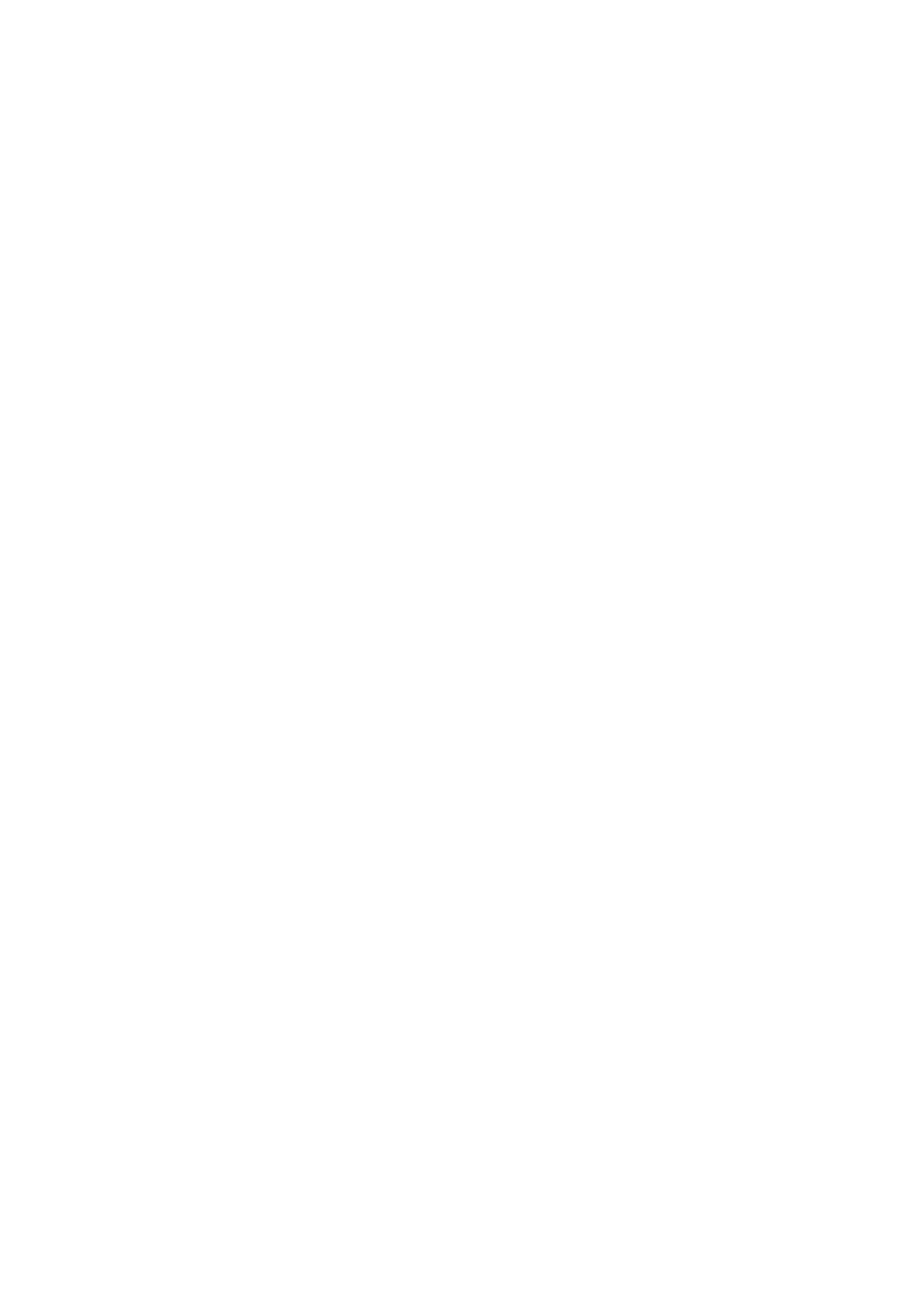## Bibliography

<span id="page-24-1"></span><span id="page-24-0"></span>[1] IEEE Computer Society Standards Committee. IEEE Standard for Floating-Point Arithmetic. ANSI/IEEE STD 754-2008., The Institute of Electrical and Electronics Engineers, Inc., 2008, 58 pp.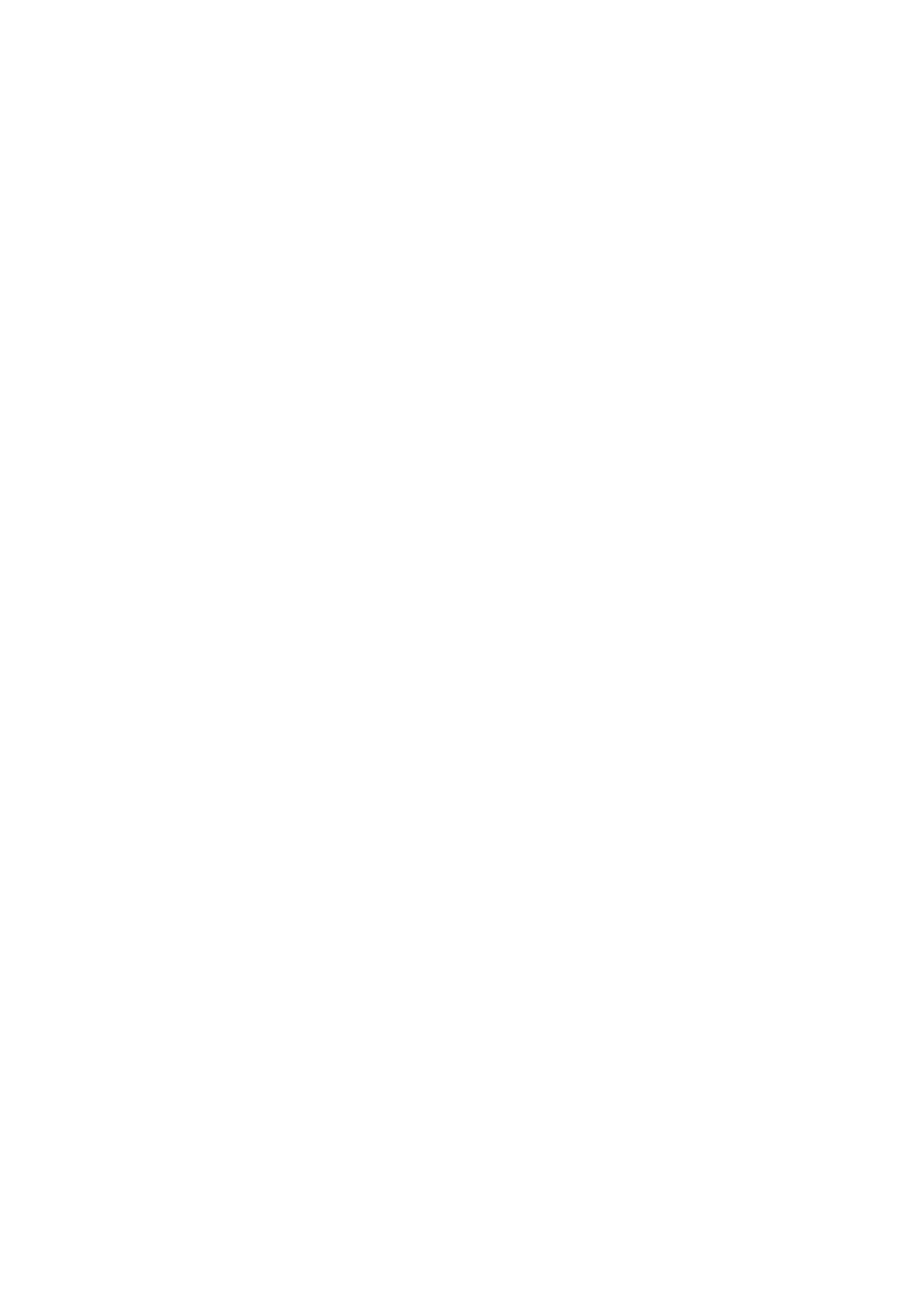# Reviewed Publications of the Author Relevant to the Thesis

<span id="page-26-0"></span>[1] Gortz, R.; Tölökö, F. On the Carpathian Castle. In: Transylvanian Journal of .... Werst, Romania, 2010.

The paper has been cited in:

o Nováků, Š. Carpathian Castle Revealed. International Symposium on Carpathian Legends. 1:319–323, 2010.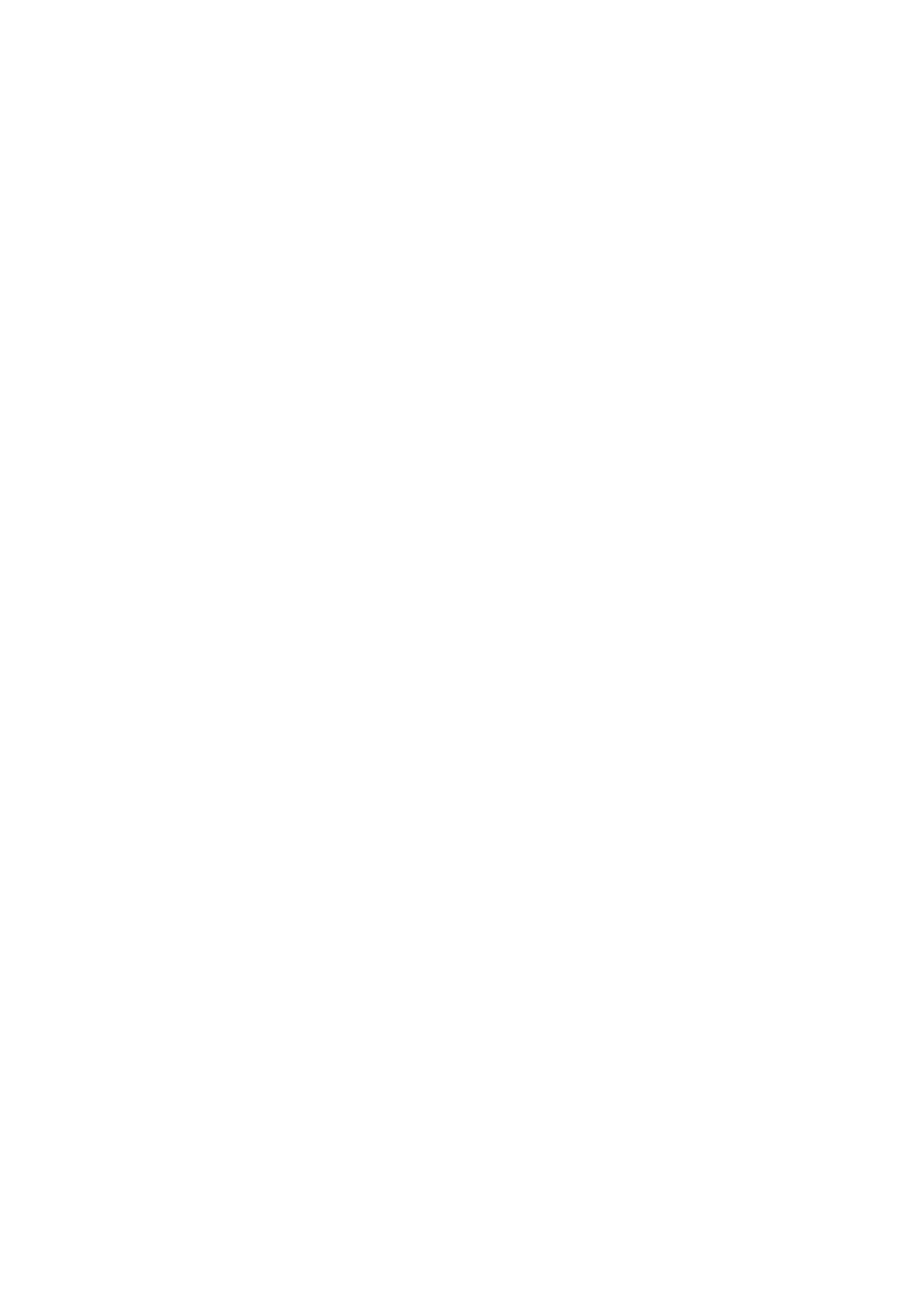# **Remaining Publications of the Author Relevant to the Thesis**

<span id="page-28-1"></span><span id="page-28-0"></span> $\lceil 1 \rceil$ Gortz, R. MINIMUM TITLE. Ph.D. Minimum Thesis, Faculty of Information Technology, Prague, Czech Republic, 2010.

The paper has been cited in:

- o Léfèvre, C. Le Château des Carpathes : Le fin alternatif découvert !, ...
- o Q. Mañana....
- o H. Erdős. ...
- $\circ$  Å. Sørenson...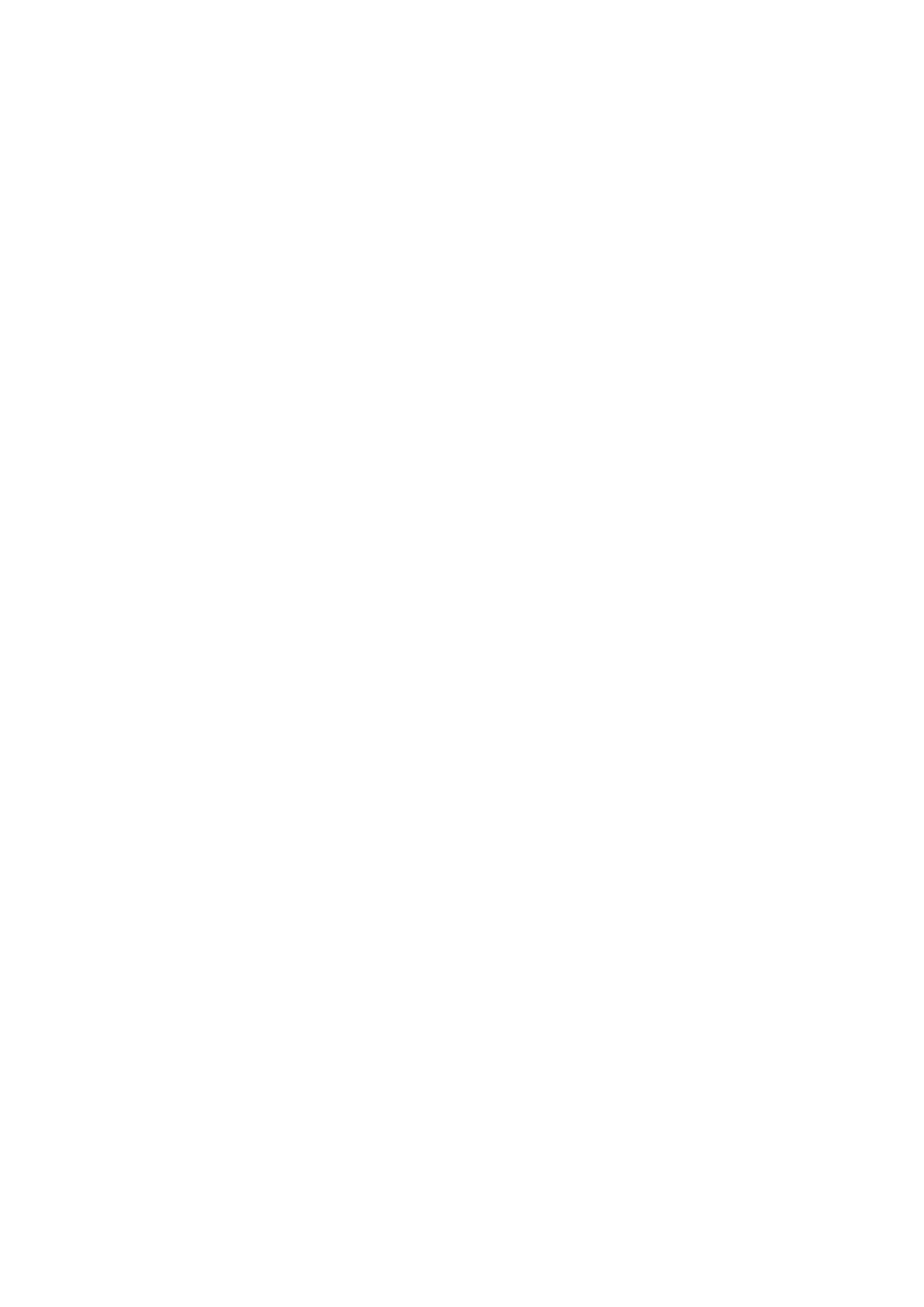## Remaining Publications of the Author

<span id="page-30-0"></span>[1] Gortz, R. Another publication.  $36<sup>th</sup> International Conference on ... pp. 19-24$ , Štrbské pleso, Slovak Republic, 2010.